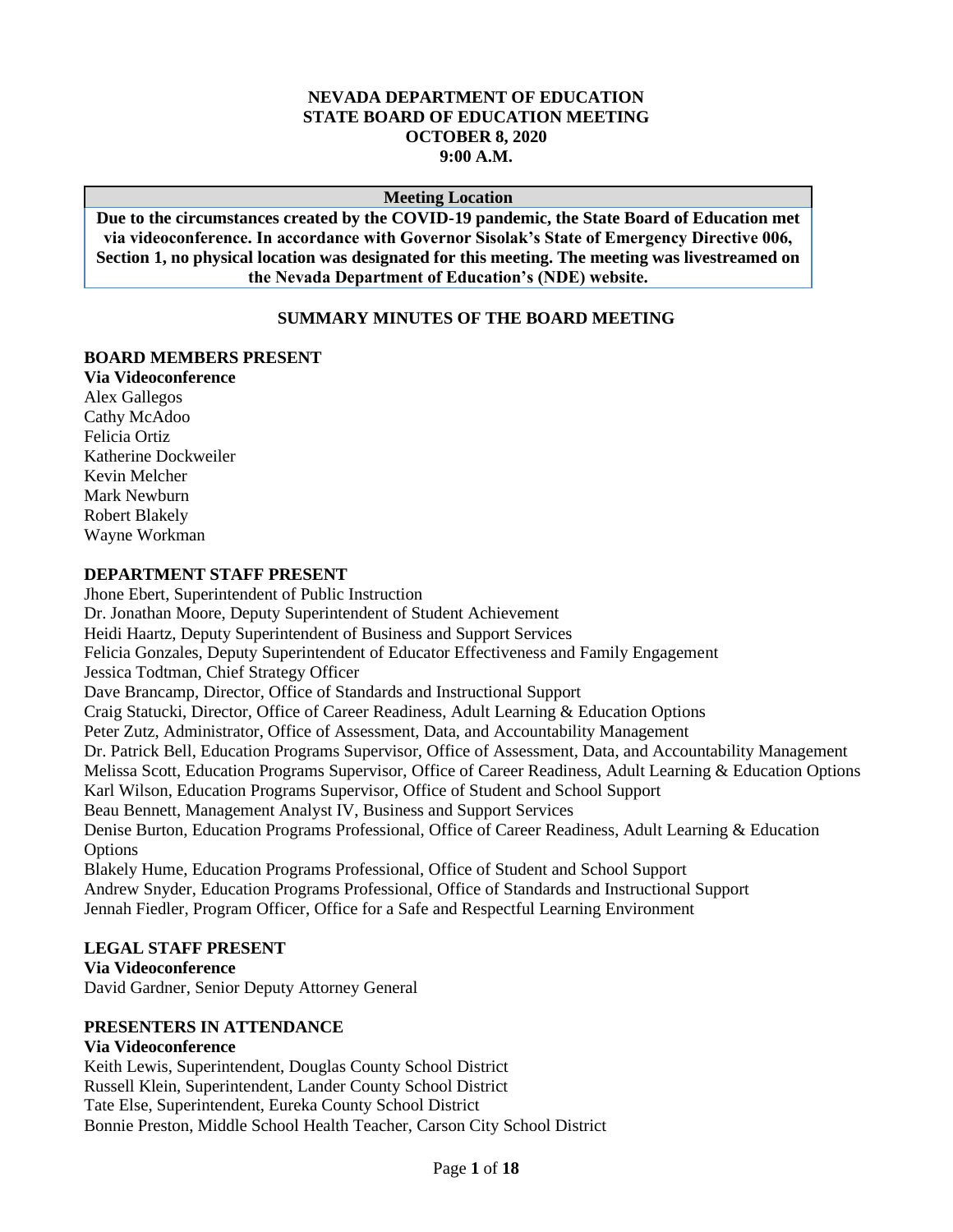Lorna James Cervantes, Chair-Elect, English Mastery Council Rebecca Garcia, President, Nevada Parent Teacher Association Shannon La Neve, Director of Humanities, Clark County School District Dr. Sharolyn Pollard-Durodola, Chair, English Mastery Council

**AUDIENCE IN ATTENDANCE Via Livestream**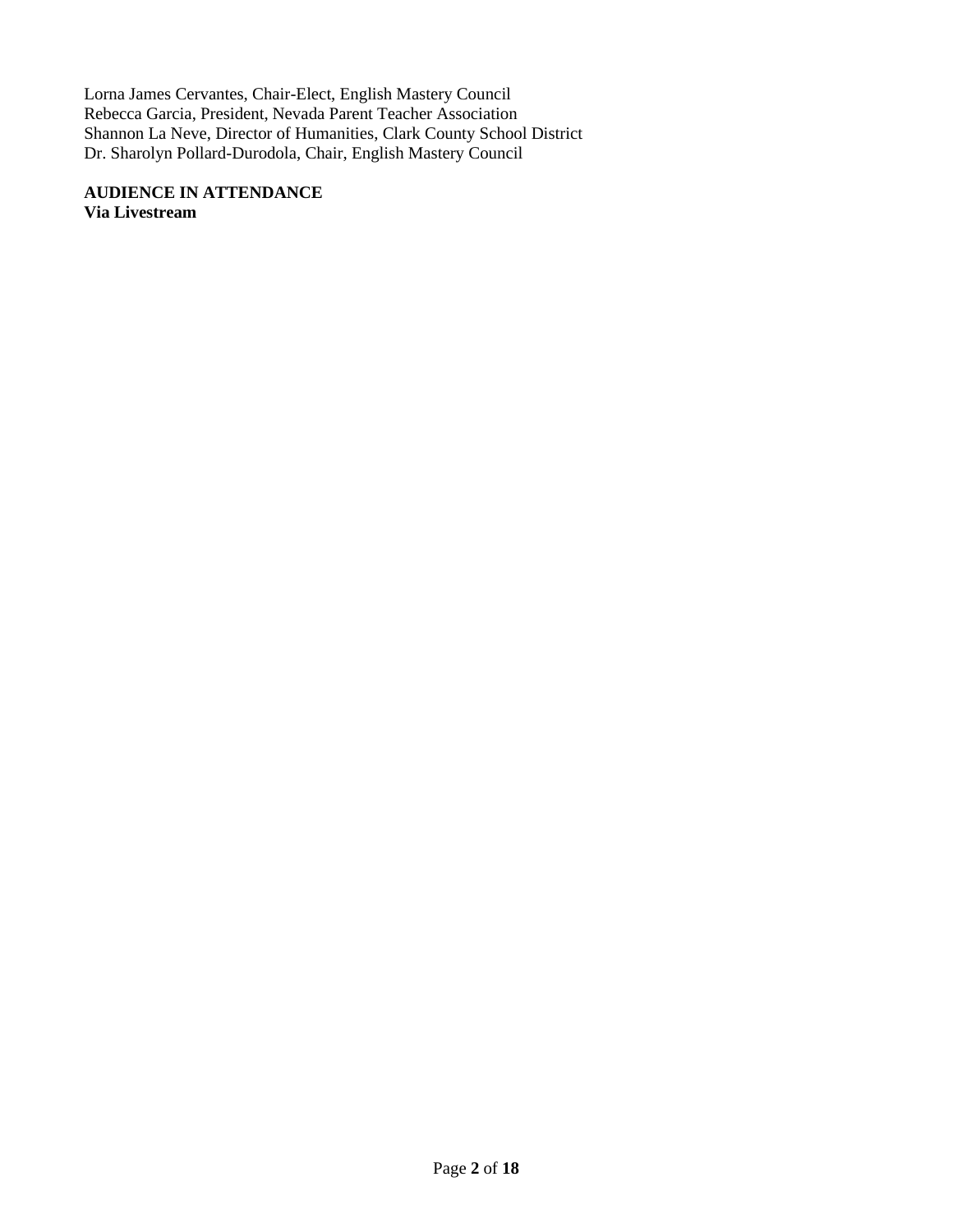# **1: CALL TO ORDER; ROLL CALL; PLEDGE OF ALLEGIANCE**

Meeting called to order at 9:00 A.M. by Vice President Mark Newburn. Quorum was established. Vice President Newburn led the Pledge of Allegiance.

### **2: PUBLIC COMMENT #1**

Mendy Henry submitted public comment regarding distance learning and its impact on students. (*A complete copy of the statement is available in Appendix A)*

John Vellardita, Clark County Education Association submitted public comment regarding Assembly Bill 469 (2017). (*A complete copy of the statement is available in Appendix A)*

Olivia Yamamoto submitted public comment regarding agenda item 9 and Senate Bill 108 (2017). (*A complete copy of the statement is available in Appendix A)*

### **3: APPROVAL OF FLEXIBLE AGENDA**

**Member Kevin Melcher moved to approve a flexible agenda. Member Robert Blakely seconded. Motion passed.**

### **4: PRESIDENT'S REPORT**

Vice President Newburn congratulated Juliana Urtubey, the 2021 Nevada State Teacher of the Year, who was notified of her award during a surprise virtual ceremony attended by Governor Steve Sisolak, Superintendent Jhone Ebert, State Board of Education members, and other elected officials and community members on September 23, 2020. Ms. Urtubey is a National Board Certified Teacher and fourth and fifth grade special education teacher at Kermit R. Booker, Sr. Innovative Elementary School in Clark County School District. Vice President Newburn also congratulated four outstanding finalists for the 2021 Nevada Teacher of the Year Award: Perryn Hale of Roy Martin Middle School, Clark County School District; Shelly Nee of Pershing County High School, Pershing County School District; Christina Bourne of Mark Twain Elementary School, Carson City School District; and Lynn Jeka of Yerington Elementary School, Lyon County School District.

### **5: SUPERINTENDENT'S REPORT**

Superintendent Ebert reported that, thanks to the support of the Governor's COVID-19 Task Force and philanthropic partners, 12 of 17 districts are "green," meaning that all students participating in distance learning have the device and internet connectivity they need. 98.8% of Nevada students are currently connected and progress is continuing to be made by ConnectingKidsNV.org and the Family Support Center which supports students and families throughout Nevada.

To address the issue of access to Praxis testing and better support pre-service and in-service educators, emergency regulations were drafted, and a Praxis Testing at-Home option has been made available. Since May, over 20,000 Praxis tests have been taken via the at-Home option in Nevada.

The Governor allocated over \$6 million to school districts for personal protective equipment (PPE), including masks, gloves, cleaning supplies, etc. Ordering and delivery of the supplies is in process. TIES, the Taskforce Initiative for Educator Safety and Screening, was approved at the Interim Finance Committee in September, and is currently in process for implementation.

The Commission on School Funding update will be provided by Deputy Superintendent Haartz during her At-Risk presentation.

Regarding various waivers, Superintendent Ebert reported that the U.S. Department of Education sent a letter to all chief state school officers communicating that no waivers would be provided for summative assessments for the 2020-21 school year, and they should be administered per federal law.

On Saturday, September 26, the Department hosted its inaugural Digital Learning Symposium. Over 210 educators attended, and topics included the Canvas Learning Management System and the Discovery Education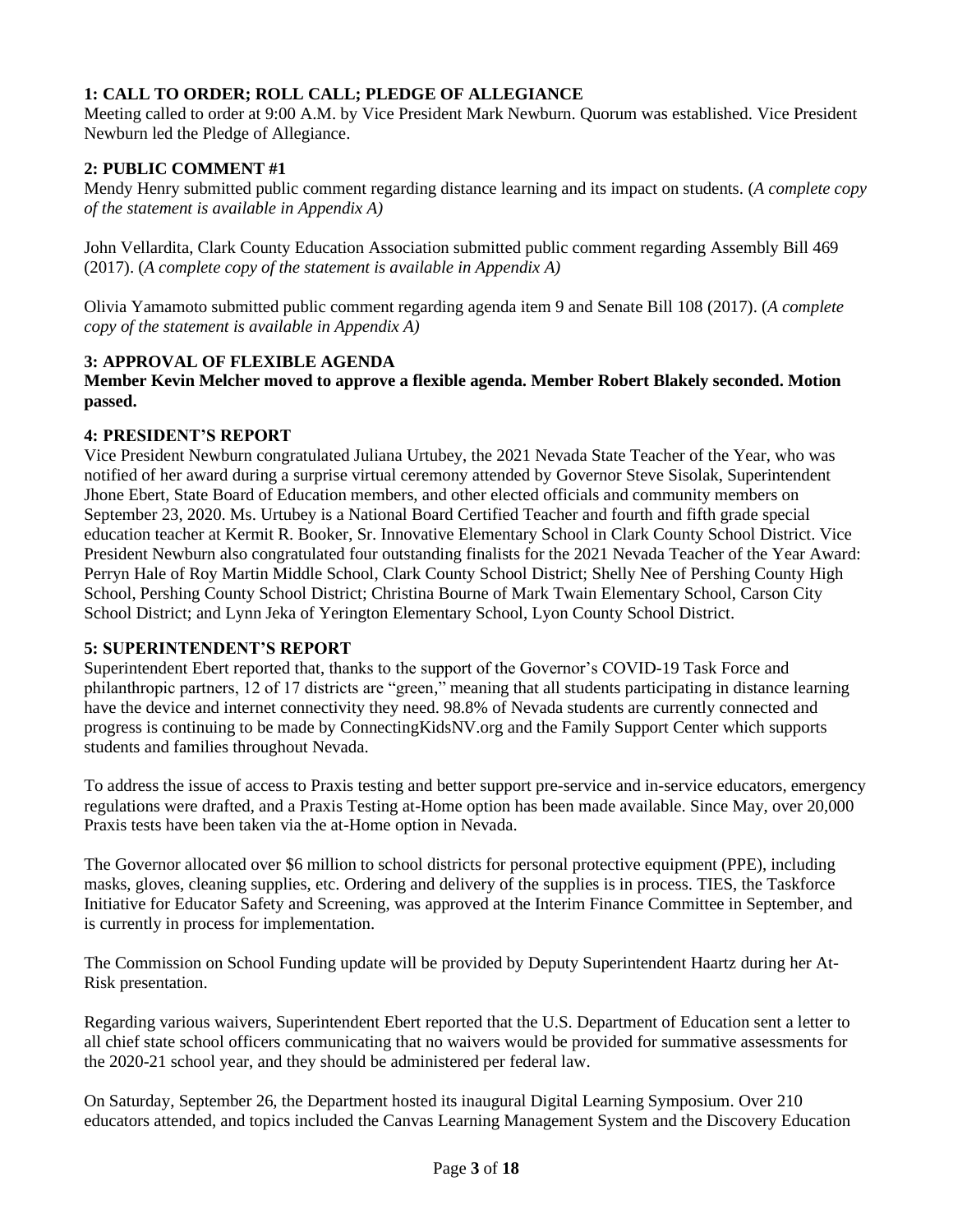Experience, as well as family engagement practices, and digital learning strategies and tools. Superintendent Ebert commended Cindi Chang and Jayne Malorni from the Office of Standards and Instructional Support and Kim Loomis from i3DigitalPD for their work in leading the Symposium.

Superintendent Ebert shared the Spring 2020 Quality Rating and Improvement System (QRIS) report. Early childhood education providers who participate in Q-RIS receive star ratings between one and five stars every two years. In 2020, 51.5% of all participating programs achieved "quality" status – a rating of three starts or greater.

In partnership with myON and the State Library, the READ Nevada program has tracked that Nevada students have logged over 3 million minutes of reading since May. Since students returned to school, over 1 million books have been accessed, over 8 million minutes have been read, and since August, the number of books completed has increased from 149,000 to over 400,000.

Finally, the Department received a federal grant award for school-based mental health. Member Katherine Dockweiler, who assisted in the grant application, reported that the Department received \$10 million to be distributed over five years; the intent of the grant is to build sustainable capacity for the number of school psychologists, counselors, and social workers, to improve the outcomes of Nevada students. This grant will support recruitment, retention, training, and specialization for school-based mental health professionals.

Member Felicia Ortiz asked where a parent would look for information regarding preschools and early care programs, as the QRIS report was not geared towards families. Dr. Jonathan Moore, Deputy Superintendent of Student Achievement, responded that parents could look to their school district or a range of community partners, including United Way and the Children's Cabinet. Member Ortiz asked for a display for qualifying programs to note the star rating they have received. Deputy Superintendent Moore noted that families could also look for star ratings and qualified programs at [www.nvsilverstatestars.org](http://www.nvsilverstatestars.org/)

Member Ortiz asked how this program would continue given recent budget cuts. Deputy Superintendent Moore responded that the Department was looking for innovative budget solutions to continue the QRIS program, including the coaching components.

# **6: APPROVAL OF CONSENT AGENDA**

Member Ortiz asked to pull the Washoe County School District's Revised Work-Based Learning Program and the Nevada School Bus Out of Service Criteria from the consent agenda for discussion. **Member Ortiz moved to approve the remaining items on the consent agenda. Member Blakely seconded. Motion passed.** 

Regarding Washoe's Work-Based Learning Program, Member Ortiz noted that there were issues of accessibility, including access to transportation and devices, and a criterion for qualification includes "no behavior incidents." Member Ortiz said that because discipline data is highly disproportionate and an equity issue, this requirement propagates additional inequities. Melissa Scott, Education Programs Supervisor, Office of Career Readiness, Adult Learning & Educational Options, noted that pending approval for Washoe is a revision to a temporary plan that was approved by the Board in the spring.

Regarding the School Bus Out of Service Criteria, Member Ortiz noted that there were no COVID-19 or contagion guidelines in the criteria. Felicia Gonzales, Deputy Superintendent of Educator Effectiveness and Family Engagement, reported that districts have a specific protocol in place regarding busses and bus drivers should there be an illness or contagion event. These protocols are part of their reopening plans, which are flexible and regularly revised in consultation with State and local public health officials.

### **Member Blakely moved to approve the School Bus Out of Service Criteria. Member Ortiz seconded. Motion passed.**

# **7: INFORMATION AND DISCUSSION REGARDING DISTRICT AND SCHOOL REOPENING PLANS**

District leaders and parent representatives provided an update to the Board regarding the implementation and status of their school reopening plans.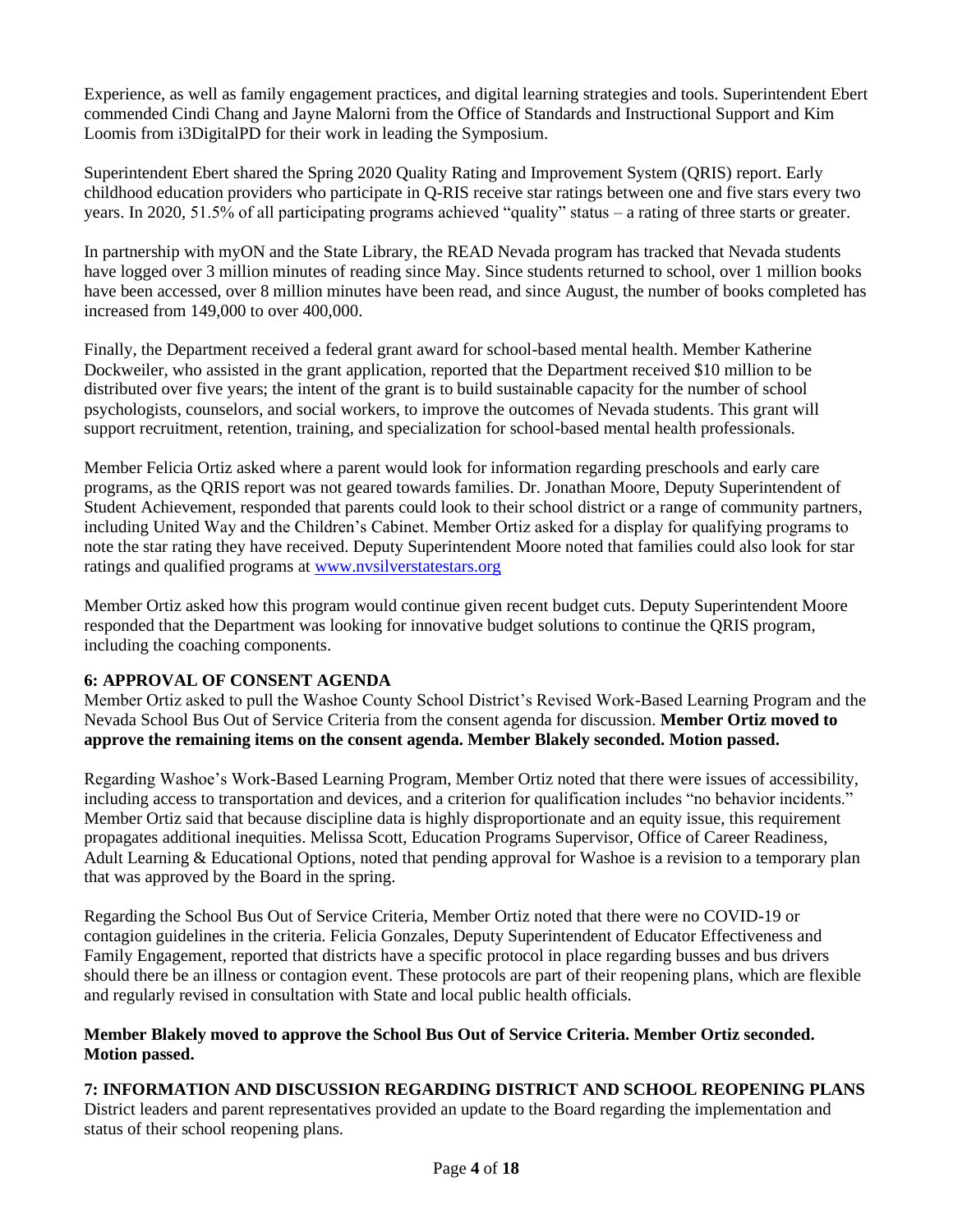# • **Douglas County School District**

Keith Lewis, Superintendent of Douglas County School District conducted a PowerPoint presentation regarding the status of school reopening in [Douglas County School District.](http://www.doe.nv.gov/uploadedFiles/ndedoenvgov/content/Boards_Commissions_Councils/State_Board_of_Education/2020/October/Douglas_CSD_Presentation.pdf)

Responding to Vice President Newburn's question regarding best practices, Superintendent Lewis noted that expanding the distance learning platform to be responsive to students' needs was crucial, especially as a model for the long term. Member Ortiz asked when Superintendent Lewis believed they would reach competency-based education. Superintendent Lewis noted that the shift is a four-to-five-year process, but taking the time would be worth the long-term benefits.

### • **Eureka County School District**

Tate Else, Superintendent of Eureka County School District conducted a PowerPoint presentation regarding the status of school reopening in [Eureka County School District.](http://www.doe.nv.gov/uploadedFiles/ndedoenvgov/content/Boards_Commissions_Councils/State_Board_of_Education/2020/October/Eureka_CSD_Presentation.pdf)

In response to a question, Superintendent Else clarified that Eureka County School District does not receive Title I funds and was not eligible for allocated CARES Act ESSER (Elementary and Secondary School Emergency Relief) funds; however, they did apply for the competitive 10% ESSER set-aside and received \$60,000, as well as \$16,000 of Assembly Bill (AB) 3 funds. Superintendent Else noted that this was proportional funding, and Eureka was able to receive PPE through collaboration with the Department and the State. He noted that the most expensive element has been cleaning, and students have adapted well to schedule adjustments to accommodate. Without school activities, student engagement has suffered, but overall many students have been happy to return to school.

### • **Lander County School District**

Russell Klein, Superintendent of Lander County School district, conducted a PowerPoint presentation regarding the status of school reopening in [Lander County School District.](http://www.doe.nv.gov/uploadedFiles/ndedoenvgov/content/Boards_Commissions_Councils/State_Board_of_Education/2020/October/Lander_CSD_2020-10-08.pdf)

Superintendent Klein reported that 110 chromebooks had gone missing in shipment, and Lander County School District was in the process of trying to track it down and manage learning in the interim. Lander is currently focusing on mastery-based education and training teachers to be facilitators of learning.

### • **Nevada Parent Teacher Association**

Rebecca Garcia, President of the [Nevada Parent Teacher Association,](http://www.doe.nv.gov/uploadedFiles/ndedoenvgov/content/Boards_Commissions_Councils/State_Board_of_Education/2020/October/Nevada_PTA_SBE_Presentation.pdf) conducted a PowerPoint presentation regarding family experiences with school reopening's across the state.

Member Dockweiler asked what could be done to better support parents and families during this time. President Garcia noted that families are not always aware of what services are available at a personal level, including school counselors or school psychologists, or how they can reach out or ask for help. Distance learning has provided supports for students, but feedback is showing that parents are highly stressed by the model and need further supports. Responding to Member Melcher, President Garcia noted that research shows that when families are engaged, students succeed; many agencies have increased collaboration to better support families.

Member Ortiz asked how many students may be falling behind when transferred to homeschooling, which may be seen as a solution to distance learning. President Garcia believed that many families that switched to homeschooling may have had greater family supports, and families in distance learning lacking family support may be more likely to have students fall behind.

### [*Convenience Break*]

# **8: INFORMATION AND DISCUSSION REGARDING THE ENGLISH MASTERY COUNCIL**

Dr. Sharolyn Pollard-Durodola, Chair of the English Mastery Council and Professor of Early Childhood, Multilingual, and Special Education, University of Nevada, Las Vegas; Lorna James-Cervantes, Chair-Elect of the English Mastery Council, School Associate Superintendent, Clark County School District; and Karl Wilson,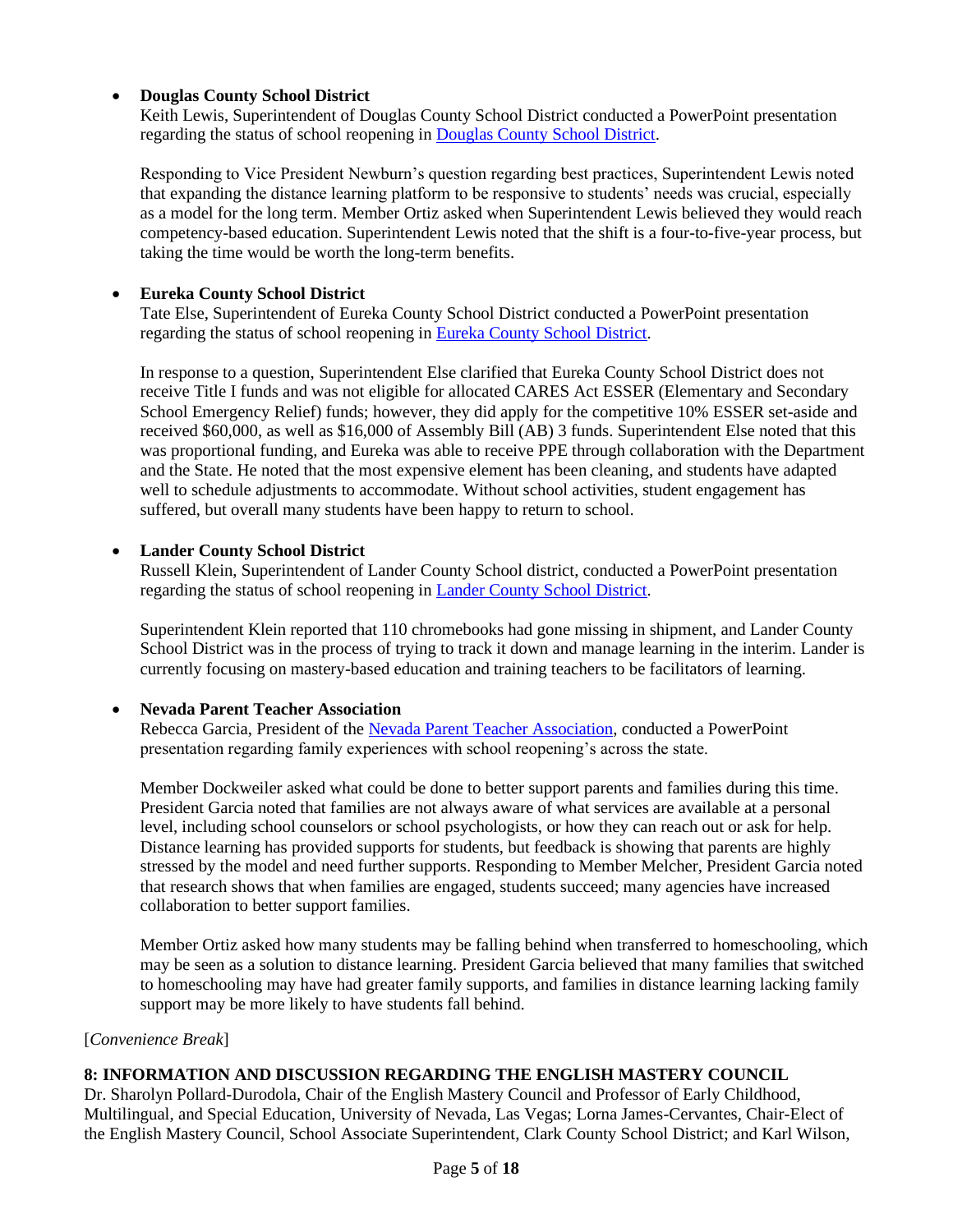Education Programs Supervisor, Office of Student and School Supports, Nevada Department of Education, conducted a PowerPoint regarding Updates from the [English Mastery Council.](http://www.doe.nv.gov/uploadedFiles/ndedoenvgov/content/Boards_Commissions_Councils/State_Board_of_Education/2020/October/SBE_EMC_Presentation_Oct_8_FINAL.pdf)

Vice President Newburn clarified that the recommendations of the English Mastery Council were not for action before the Board; follow-up would later be provided on these items to include possible action.

Member Dockweiler supported the development of statewide English Learner materials and resources, and bilingual school psychologists. Responding to Member Dockweiler, Chair Pollard-Durodola noted that all districts had English Learner plans in place, and the English Mastery Council assesses them each year.

## **9: INFORMATION, DISCUSSION, AND POSSIBLE ACTION REGARDING THE PROPOSED 2020 NEVADA ACADEMIC CONTENT STANDARDS FOR HEALTH**

Dave Brancamp, Director of the Office of Standards and Instructional Support (SIS), Nevada Department of Education; Andrew Snyder, Education Programs Professional, SIS; Shannon La Neve, Director of Humanities, Clark County School District; and Bonnie Preston, Vice President of SHAPE Nevada, conducted a PowerPoint presentation regarding the [2020 Nevada Academic Content Standards for Health.](http://www.doe.nv.gov/uploadedFiles/ndedoenvgov/content/Boards_Commissions_Councils/State_Board_of_Education/2020/October/SBE%20NVACS%20for%20Health%20Presentation%202020_JM-FINAL%209.29.2020.pdf)

Member Ortiz noted that, per public comment submitted by Ms. Yamamoto, Senate Bill (SB) 108 (2017) formed a subcommittee of the Board of Education to develop recommendations for how criminal law could be implemented into Nevada Academic Content Standards. Member Ortiz said that the recommendation of the subcommittee was for elements of criminal law to be incorporated into the Health Standards, and asked why they were not clearly integrated in the proposed standards. Member Ortiz noted that the subcommittee received feedback that there was not room or time in the Social Studies curriculum for additional standards.

Deputy Superintendent Moore responded that SB 108 (2017) required that criminal law be implemented into the Social Studies Standards. Director Brancamp noted that some elements were incorporated into the Health Standards regarding prevention, but the legal requirements of SB 108 were for placement in Social Studies. Deputy Attorney General David Gardner noted that per SB 108 (2017) criminal law must go into the Social Studies Standards, regardless of the recommendation of the subcommittee. Vice President Newburn asked if the content could be added to both Social Studies and Health; Director Brancamp noted that it may be confusing if included in both standards, as it may lead to the content not being taught under the assumption that it is being taught elsewhere.

Member Workman noted that he was previously a health educator and throughout his career has noted that whenever the Legislature does not know where to put new standards, they get put into the Health curriculum. He added his belief that any group of educators, if asked, would say that there was not room for additional content in their standards. Member Workman further shared that the Health Standards do address aspects of SB 108, such as consent and human trafficking.

The content from SB 108 has not yet been incorporated into Social Studies Standards; the Board directed the Department to return with further information regarding implementation of SB 108 at its next meeting.

Member Dockweiler asked if data were available regarding how many parents provide consent each year for students to receive elements of health education; Mr. Snyder noted that the Department does not currently have that data, but they will collaborate with other stakeholders to support student participation. Ms. La Neve reported that 96% of secondary students return permission slips in Clark County School District, with the 4% remaining including no responses and negative responses. Member Dockweiler appreciated that the Standards included education in the elementary grades; Member Melcher supported the revisions.

**Member Dockweiler moved to approve the 2020 Nevada Academic Content Standards for Health. Member Blakely seconded. Motion passed.**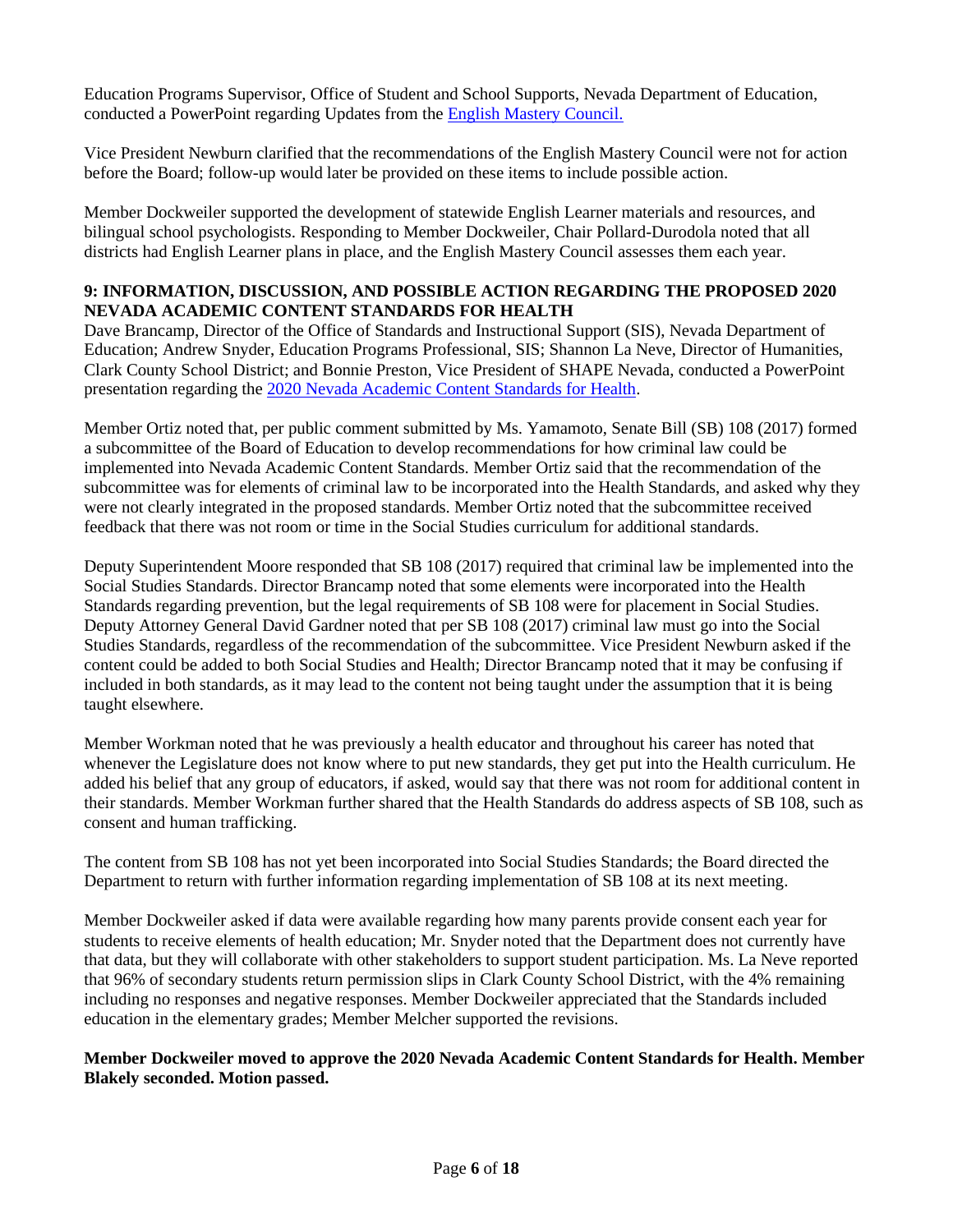### **10: INFORMATION, DISCUSSION, AND POSSIBLE ACTION REGARDING THE COMMISSION ON SCHOOL FUNDING AND THE DEFINITION OF AT-RISK**

Heidi Haartz, Deputy Superintendent of Business and Support Services, and Beau Bennett, Management Analyst IV, Business and Support Services, provided an update regarding the work of the Commission on School Funding and conducted a PowerPoint regarding an alternative [definition for At-Risk.](http://www.doe.nv.gov/uploadedFiles/ndedoenvgov/content/Boards_Commissions_Councils/State_Board_of_Education/2020/October/At_Risk_Definition_10-8-20.pdf)

Vice President Newburn asked what the impact of changing the definition of At-Risk would be. Deputy Superintendent Haartz noted that the Pupil-Centered Funding Plan distributes funds across five tier levels. The fifth tier is weighted funding, consisting of At-Risk, English learner, and Gifted and Talented students. Changing this definition would impact how many and which students would be identified as At-Risk and the funding that would be allocated based the At-Risk status.

Member Melcher noted that academic and attendance factors are clear, but behavior, situational, and home and enrollment stability factors are difficult to evaluate equitably. Deputy Superintendent Haartz responded that those factors were categories, and there were in fact 75 specific factors that the artificial intelligence of the Infinite Campus model analyzes to determine whether a student was At-Risk.

Member Dockweiler agreed with Member Melcher that how schools input disciplinary or behavioral data differs across schools. She further asked who sets the factors and how often they are evaluated; Deputy Superintendent Haartz responded that it was developed by Infinite Campus, and the artificial intelligence is consistently analyzing those factors. Superintendent Ebert added that it's unusual for a State to have a single Student Information System. Through that system, an enormous amount of data has been gathered and assessed. While it does rely on the adults entering the information to do so correctly and equitably, the underlying data available provides a greater picture than the single factor of eligibility for free-or-reduced-priced lunch.

Member Ortiz asked about the quality of data from Infinite Campus. Superintendent Ebert responded that there are varying components, such as teachers entering attendance, school counselors entering data, etc. While data collection has remained stable, districts and parents have requested greater functionality in its reporting to students regarding coursework, etc. Superintendent Ebert noted that the Commission on School Funding made the recommendation to adopt this definition for At-Risk, but statutorily the Board of Education owns the definition.

Deputy Superintendent Haartz noted that there are other sections of Nevada Revised Statutes that define At-Risk alternatively, providing a broad definition and clarifying factors; the recommended shift in the definition would align with this practice. The proposed definition of At-Risk would not be the Infinite Campus factors, Infinite Campus is just able to report on the recommended factors of At-Risk.

Member Melcher expressed concern with consistent data entry. Member Blakely was supportive of the alternative definition. Responding to Vice President Newburn, Deputy Superintendent Haartz reported that Infinite Campus had presented to members of the Commission on School Funding three times, including using "real" Nevada data in a testing scenario. Member Dockweiler was concerned with the definition seemingly determining the measure of the definition.

### **Member Blakely moved to approve the recommended definition and expended definition of At-Risk. Member Melcher seconded. The motion was not brought to vote.**

Member Workman noted that the Commission on School Funding worked with the Nevada Association of School Superintendents during their discussion regarding a changed definition of At-Risk, and that their discussions followed along many of the same concerns expressed by the Board, but still arrived at many of the same conclusions as the Commission. Ultimately, the Nevada Association of School Superintendents supported the definition of At-Risk currently before the Board.

Member Ortiz asked that the definition be more specifically defined for entry to the Nevada Revised Statutes (NRS). **Member Blakely moved to approve the recommended definition. There was no second.**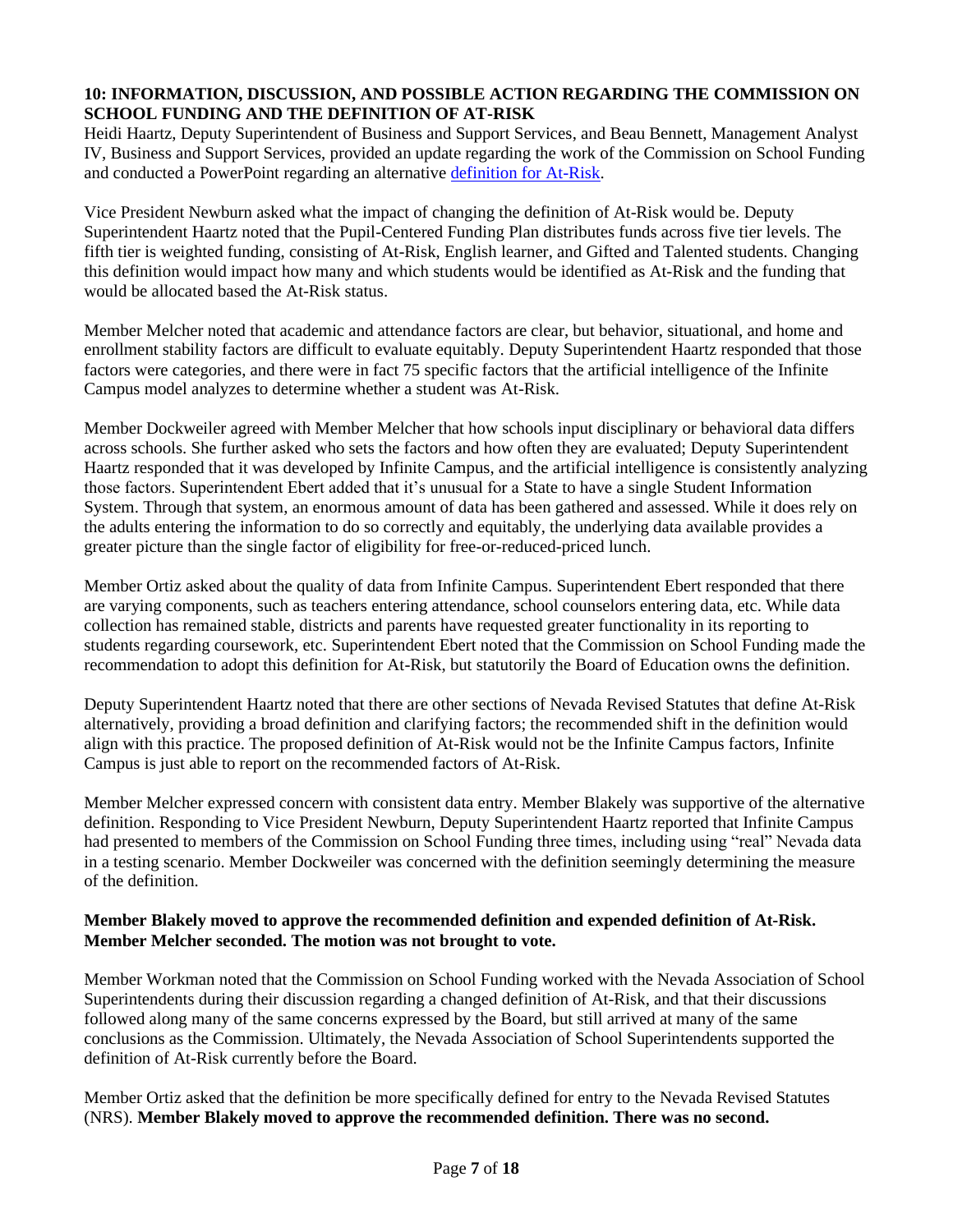The Board asked the Department to return with a more specific proposed definition of At-Risk.

# **11: INFORMATION, DISCUSSION, AND POSSIBLE ACTION REGARDING THE DIVERSITY, EQUITY, AND INCLUSION WORKGROUP OF THE NEVADA STATE BOARD OF EDUCATION**

Member Ortiz provided an update regarding the September 17, 2020 meeting of the Diversity, Equity, and Inclusion (DEI) Workgroup. The Department of Education provided a presentation regarding restorative justice and school discipline data. Member Ortiz noted that school discipline data for children of color in particular was highly disproportionate. However, training in restorative justice is a path forward to equity-driven discipline.

# **12: INFORMATION AND DISCUSSION REGARDING UPDATES AND CHANGES TO THE ACCOUNTABILITY PORTAL**

Peter Zutz, Administrator of the Office of Assessment, Data, and Accountability Management conducted a PowerPoint regarding updates and changes to the [Nevada Accountability Portal.](http://www.doe.nv.gov/uploadedFiles/ndedoenvgov/content/Boards_Commissions_Councils/State_Board_of_Education/2020/October/NVPortal%20Update%20for%2020.21_FINAL_9.14.2020.pdf)

The Board had no questions nor discussion.

### **13: FUTURE AGENDA ITEMS**

Member Dockweiler asked to receive a presentation regarding MAP performance, and a comparison between anticipated scores and current scores to understand the current state of need.

Member Ortiz asked for a presentation regarding Senate Bill 108.

Member Ortiz asked for updates from students regarding their perspectives on education amidst the COVID-19 pandemic.

Superintendent Ebert noted that the next meeting would include additional district reopening reports from superintendents and notified the Board that the December meeting would also include an opportunity to hear from district superintendents, stakeholders, and constituents per NRS 385.040. The November meeting would also include three public hearings.

# **14: PUBLIC COMMENT #2**

Nevada State Education Association submitted public comment regarding Assembly Joint Resolution 1 (31st Special Session, 2020). (*A complete copy of the statement is available in Appendix A)*

Sylvia Lazos, Nevada Immigrant Coalition submitted public comment regarding the identification of English Learners. (*A complete copy of the statement is available in Appendix A)*

# **15: ADJOURNMENT**

Meeting adjourned at 3:05 P.M.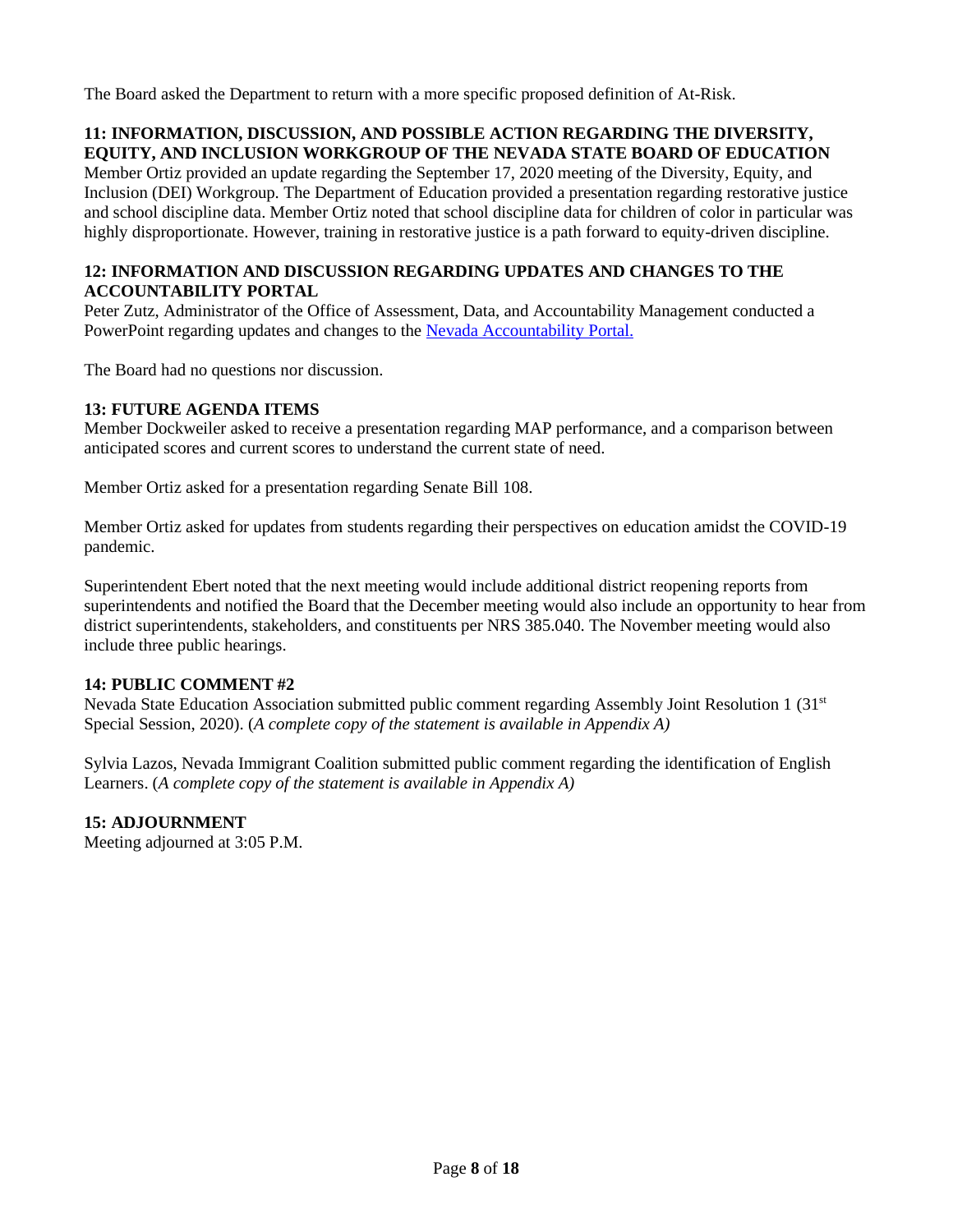### *Appendix A: Statements Given During Public Comment*

- 1. Mendy Hendry submitted public comment regarding distance learning and its impact on students.
- 2. Clark County Education Association submitted public comment regarding Assembly Bill 469 (2017).
- 3. Olivia Yamamoto submitted public comment regarding agenda item 9 and Senate Bill 108 (2017).
- 4. Nevada State Education Association submitted public comment regarding Assembly Joint Resolution 1 (31st Special Session, 2020).
- 5. Nevada Immigrant Coalition submitted public comment regarding the identification of English Learners.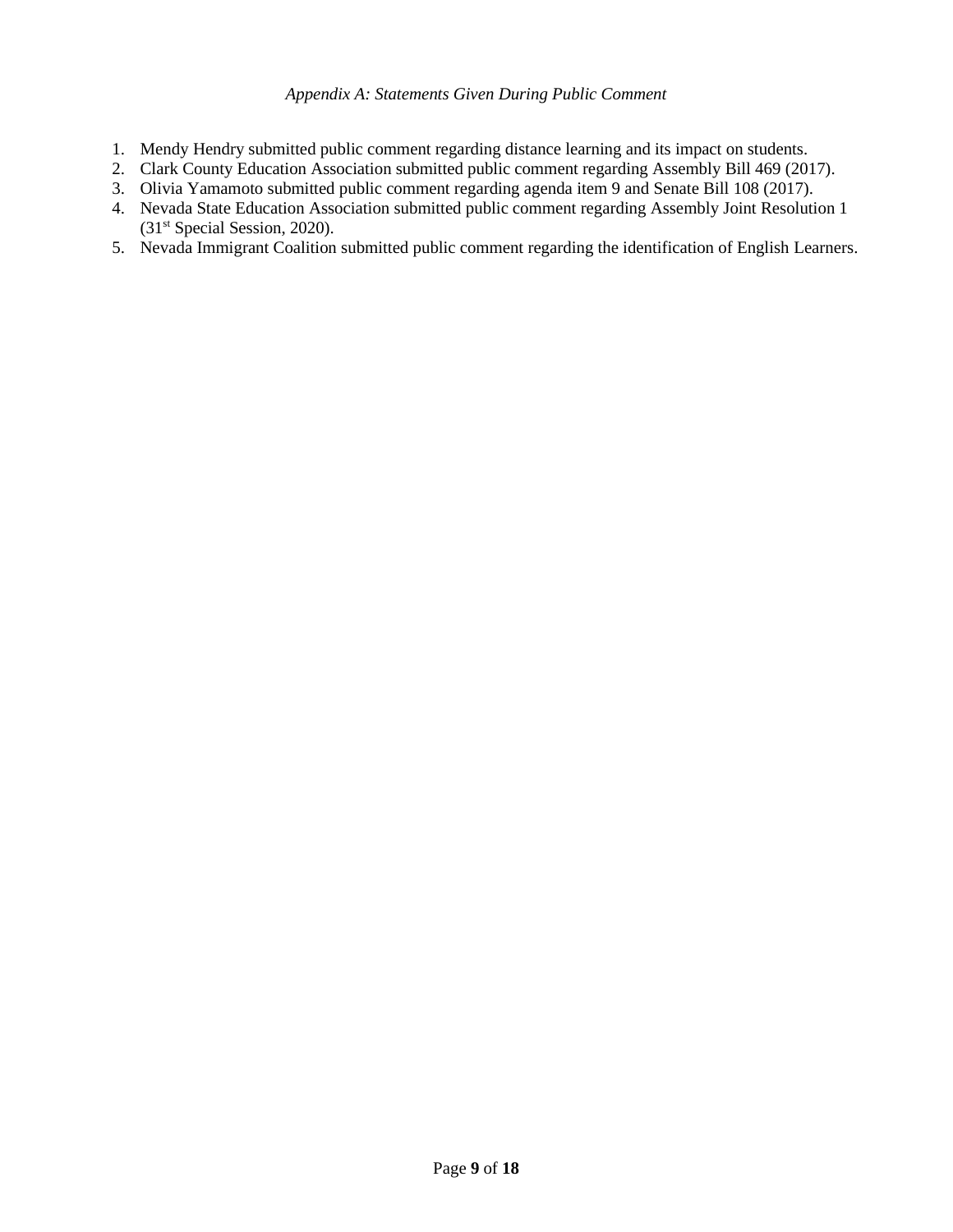# **Item A1, Mendy Henry**

Good morning President Wynn, Vice President Newburn, Superintendent Ebert, and members of the board. My name is Mendy Henry and I am a parent with children in the Clark County School District. I would like to speak to you today regarding Agenda Item 11 and equity of student work during distance learning.

The workload distribution that is being implemented at all levels in the district is not equitable. Some students are done with the school day with both synchronous and asynchronous learning by mid- morning, while others are working far into the night to finish a laundry list of assignments and are drowning in the upkeep of those assignments and tasks. There are unrealistic expectations for some students to keep up with an outrageous number of assignments each week while students in the same grade level, at the same school, see a fraction of tasks being assigned. Why are students experiencing such inequities in workload distribution? Some teachers are even assigning homework on top of class work, causing students to feel an immense amount of stress to keep up. Families are having a difficult time justifying the excessive workload given to one student in their home while the other, of the same grade level, and attends the same school, is able to enjoy a school-life balance. The socialemotional health of our students is at stake with the inequities students and families are experiencing in the amount of work that is being assigned. When contacted, teachers reference school policy. When administration is contacted, they reference district policy. Why is it that different schools have different interpretations of how much work should be assigned and how much time should be spent on asynchronous learning? I am asking, specifically for Clark County, to address this issue in order to help all of our children maintain a healthy schoollife balance. We know that during this difficult time, students' emotional health should be what guides a school's instructional decisions at a distance. Making work load equitable will help to maintain and support their emotional health.

Thank you for your time in hearing my concerns and considering ways to solve this issue.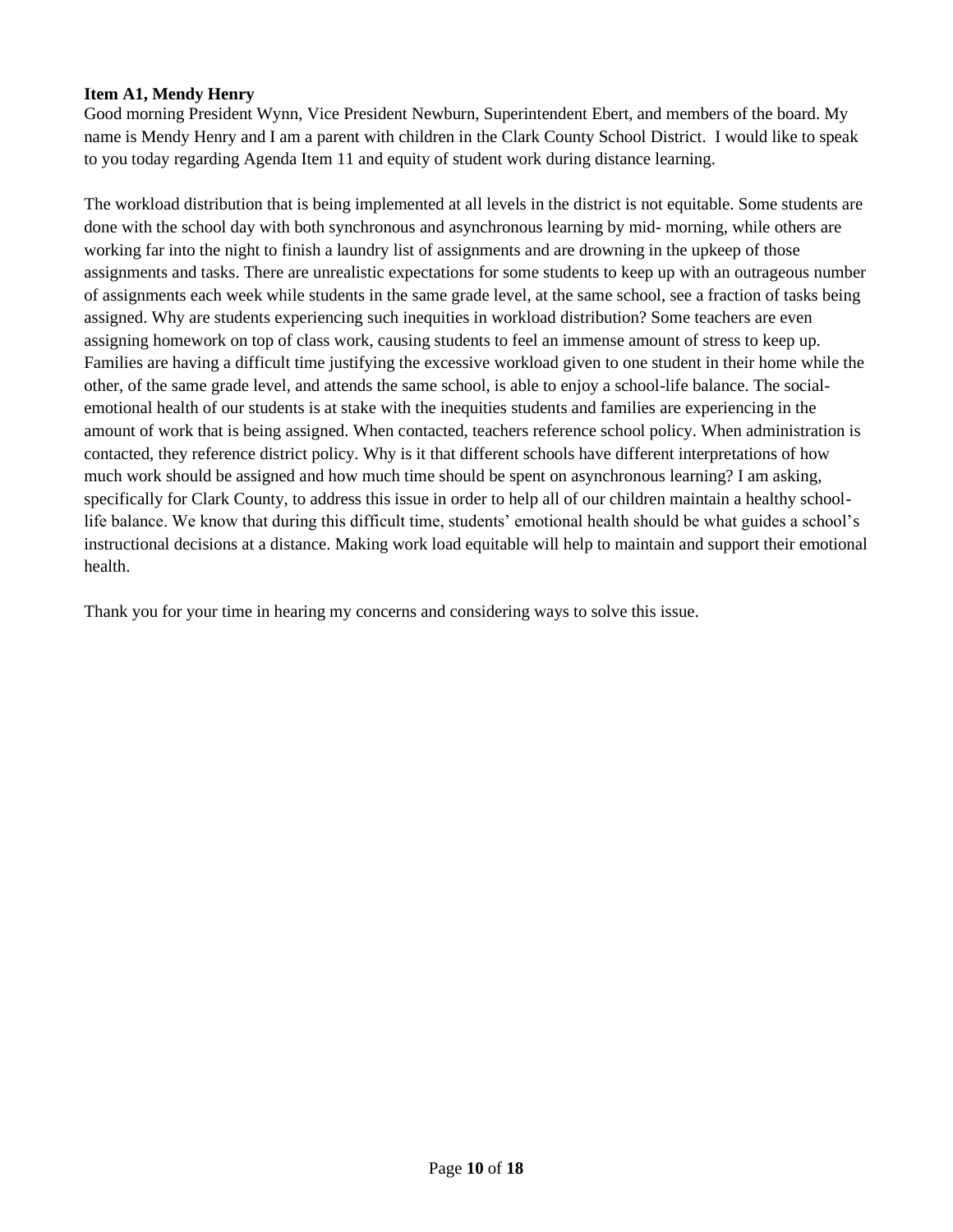# **Item A2, Clark County Education Association**

Re: Emergent Issues Regarding the Reorganization of the Clark County School District

President Wynn and Board Members:

There are two important issues related to the reorganization of CCSD under the law known as AB469 that CCEA would like to bring to your attention. We have raised these issues with the Superintendent as well.

Before I start I want to remind this board that CCEA supported AB469 and in fact helped work on the ultimate language of the bill. I was a primary participant in drafting this legislation. We believe in a decentralized delivery system with autonomy and control at the school level. We believe 85% of all unrestricted dollars must go to the school and follow the student into the classroom. We believe in the School Organization Teams made up of parents, teachers, support staff, the principal, and members of the community. In short, despite what we are about to share with you today we strongly support AB469 but there are two trends that have developed that are alarming and do not reflect what the intent of the law.

The first is the issue of carryover dollars. Under NRS 388G.650 paragraph 3 states, "*each local school precincts must carry forward its year-end balance to the next school year for use by the local school precinct.* " This year there will be \$142 million; last year they were \$67 million - that is a 200% increase. This is not what the law was intended to become. This money should be spent on student instruction and support. The major source of carryover dollars is salary savings (i.e. attrition). This occurs when funded fulltime positions are not filled by educators but by substitutes.

The second issue is the failure to place licensed and qualified teachers in vacant classrooms. Last year, we had close to 500 vacancies year round. Currently, there are close to 400 vacancies. Yet last spring and continuing today as we speak, we have principals refusing to place licensed and qualified educators into these vacancies. They are citing their right to hire staff under NRS388G.610 paragraph 2 and they are using an opinion written by Attorney General Laxalt as their justification. Yet, in many cases, these positions are being filled by substitutes. This is a violation ofNRS 388G.610 paragraph 4 that prohibits the hiring of a substitute ifthere is a licensed and qualified educator available. As a result of this activity, CCEA has found that there is an employment practice emerging that discriminates against older qualified licensed educators and, in some cases, minority educators.

Both of these issues have two things in common. Principal's authority. We believe the law is clear and that this practice on the part of principals in 'banking' carry over dollars and refusing to hire qualified licensed educators is not what the reorganization of the school district intended when it gave school precincts autonomy.

Why are the carryover dollars as high as they are and in fact doubled from last year? Why are principals not hiring licensed and qualified educators in their classroom and retaining substitutes in lieu of hiring available licensed and qualified educators?

AB469 allows for the Superintendent of Public Instruction to have more oversight authority on the implementation of AB469. Under NRS 3880580 "*the Superintendent of Public Instruction shall take such actions as deemed necessary and appropriate to ensure that each large school district carries out the reorganization of the school district in accordance with NRS 388G500 to 388G810.*" CCEA has asked the Superintendent of Public Instruction to exercise its authority and look into these issues.

Furthermore, under NRS 388G.590 the "*State Board shall adopt such regulations as it deems necessary and appropriate to carry out the provisions of NRS 388G.500 to 388G810*." Accordingly, we are asking this Board to look into this matter as well.

Respectfully,

John Vellardita, Executive Director CCEA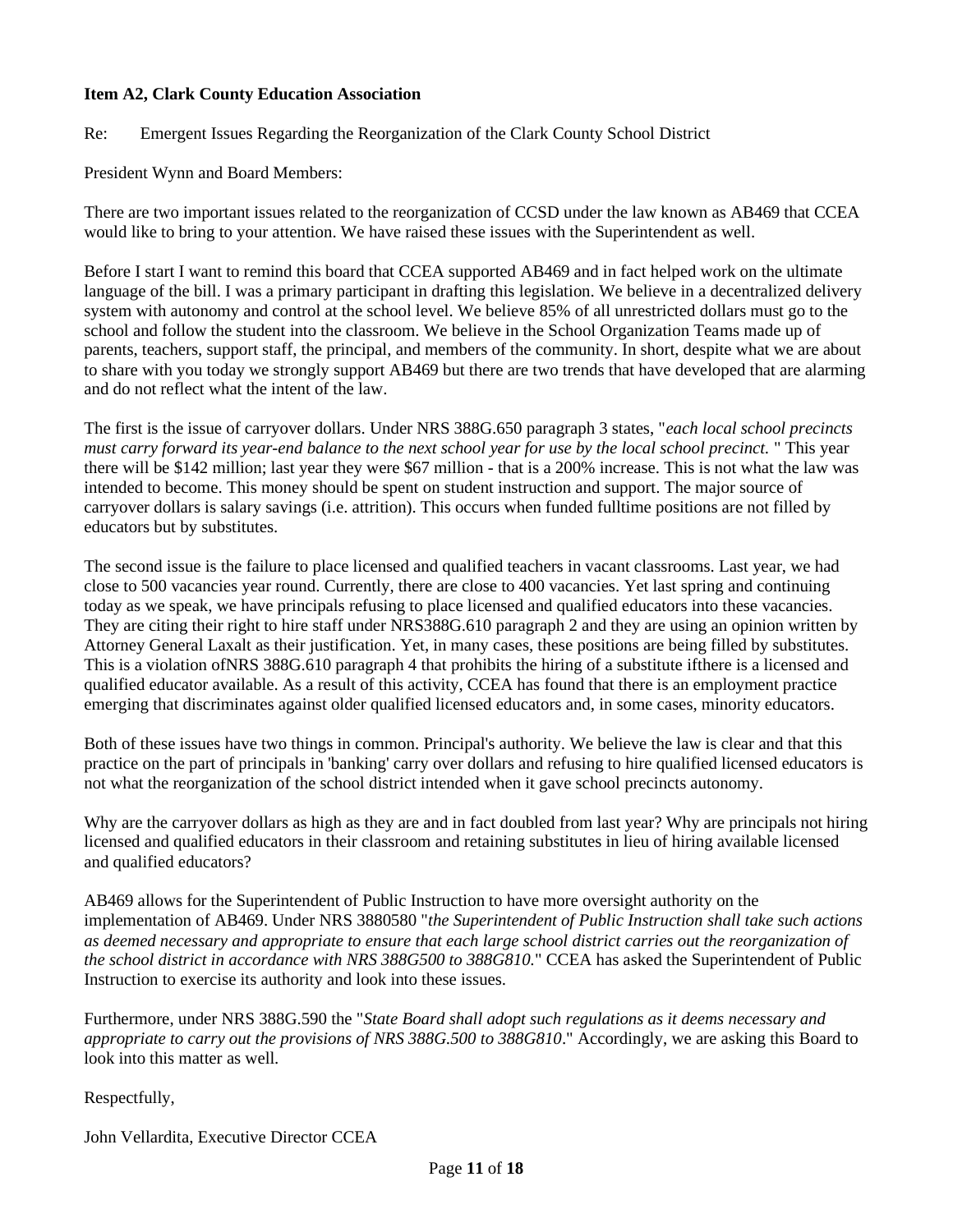# **Item A3, Olivia Yamamoto**

Good morning everyone. My name is Olivia Yamamoto, a proud 2019 graduate of Coronado High School and former Chair of the Nevada Youth Legislature and Clark County School Board Student Advisory Committee. I am submitting public comment today to strongly urge the board to reconsider the proposed 2020 Nevada Academic Content Standards for health instruction to include the directives from the 2017 Senate Bill 108.

As passed into law in 2017, SB108 "requires a study to determine the manner in which to include certain instruction relating to criminal law in the social studies curriculum for public high schools." This study was already conducted and the subcommittee on SB108 submitted a report to the State Board of Education requesting the "review and possible revisions of Health standards to include the topics in Senate Bill 108 sections 1.5-3."

As the original author of SB108, I support the subcommittee's recommendation and suggest that the Academic Content Standards for health instruction incorporate SB108's directives in an age-appropriate manner in order to meet the requirements of both the study and the law.

Teaching our students about the issues that impact them and their health is vital, and that is why I and the Youth Legislature as a whole felt so strongly about this bill becoming law. Though not every topic included in SB108 may fit within the health cirricula's parameters, subjects such as sexual consent, substance abuse, and their legal ramifications are imperative for our students to understand.

Thank you for your time and attention. I hope that you will consider revising the health curriculum's standards to include SB108's pertinent subject matter.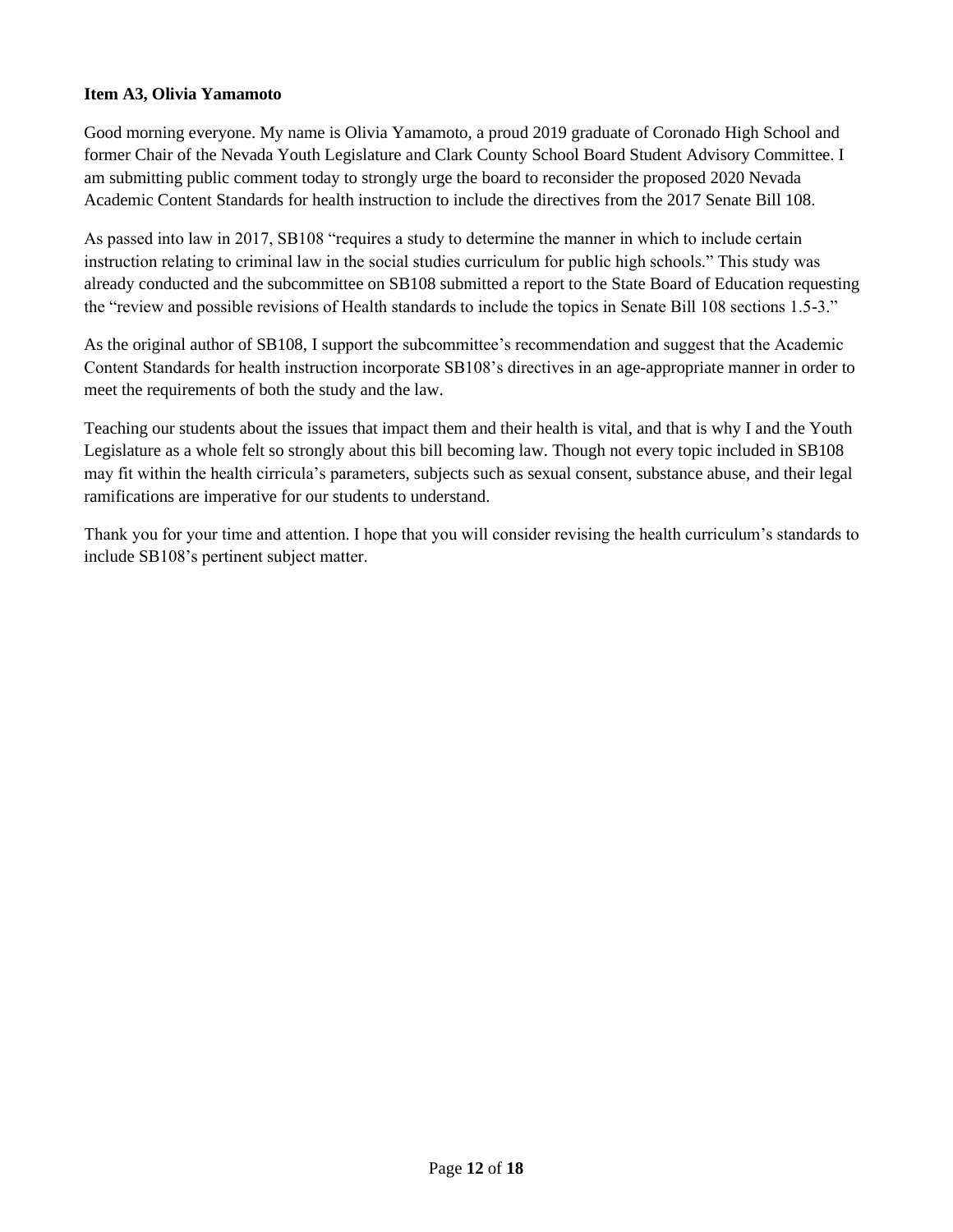# **Item A4, Nevada State Education Association**

The Nevada State Education Association has been the voice of Nevada educators for over 100 years.

**NSEA asks the Nevada Board of Education to take a position in support of AJR1 from the 32nd Special Session. AJR1 would generate critical new revenue for Nevada, by amending the Constitution to increase the mining tax from 5% of net proceeds to 7.75% of gross proceeds. This would generate \$485 million in new revenue for Nevada. Included in AJR1 is a provision that dedicates 25% of revenues that could be spent for educational purposes.**

Governor Sisolak called the 31st Special Session to address the severe state budget impact of the COVID- 19 health crisis. On the first day of that session, hundreds of educators donned red face coverings and lined both sides of the street from the Legislative building to the Capitol with a clear call to Fund Healthy Schools. We chanted "Be Brave. Be Bold. New Revenue's the Way to Go!"

Educators mobilized for new revenue as the Governor presented hundreds of millions of dollars in painful cuts, including \$156 million in cuts to K-12 public education. Unfortunately, new revenues were not passed by the legislature in either special session. Instead, we have been left with education cuts into the bone, including class size reduction and programs for our most vulnerable students like Read by Grade 3 and weighted funding for English learners and at-risk students. These cuts, especially to weighted funding, make successful implementation of the new funding plan impossible, necessitating the delay of implementation of SB543.

We know there is another side of this economic crisis, with billionaires amassing significant new wealth. Nevada is the world's 5th largest producer of gold. Large mining companies have been making record profits with gold selling near record highs of \$1900/oz, yet the mining industry pays very little in state taxes.

While legislators failed to pass new revenue this summer, they did pass several proposals to amend the Constitution to raise mining taxes. AJR1 is the proposal that would deliver the most resources to K-12 public education. A half-billion dollars in new revenue for Nevada is the right-sized treatment of an industry that has enjoyed a sweetheart deal since Nevada's beginnings. The proposal is also significant enough to move the needle on the chronic underfunding of Nevada's schools and other vital services Nevada families depend upon. If passed during the 2021 Legislative Session, AJR1 would go before Nevada voters in 2022.

NSEA has been working to address the chronic underfunding of public education in Nevada for decades. While passage of AJR1 is only a part of what is needed to deliver a high-quality public education to every Nevada student, it is a most critical next step.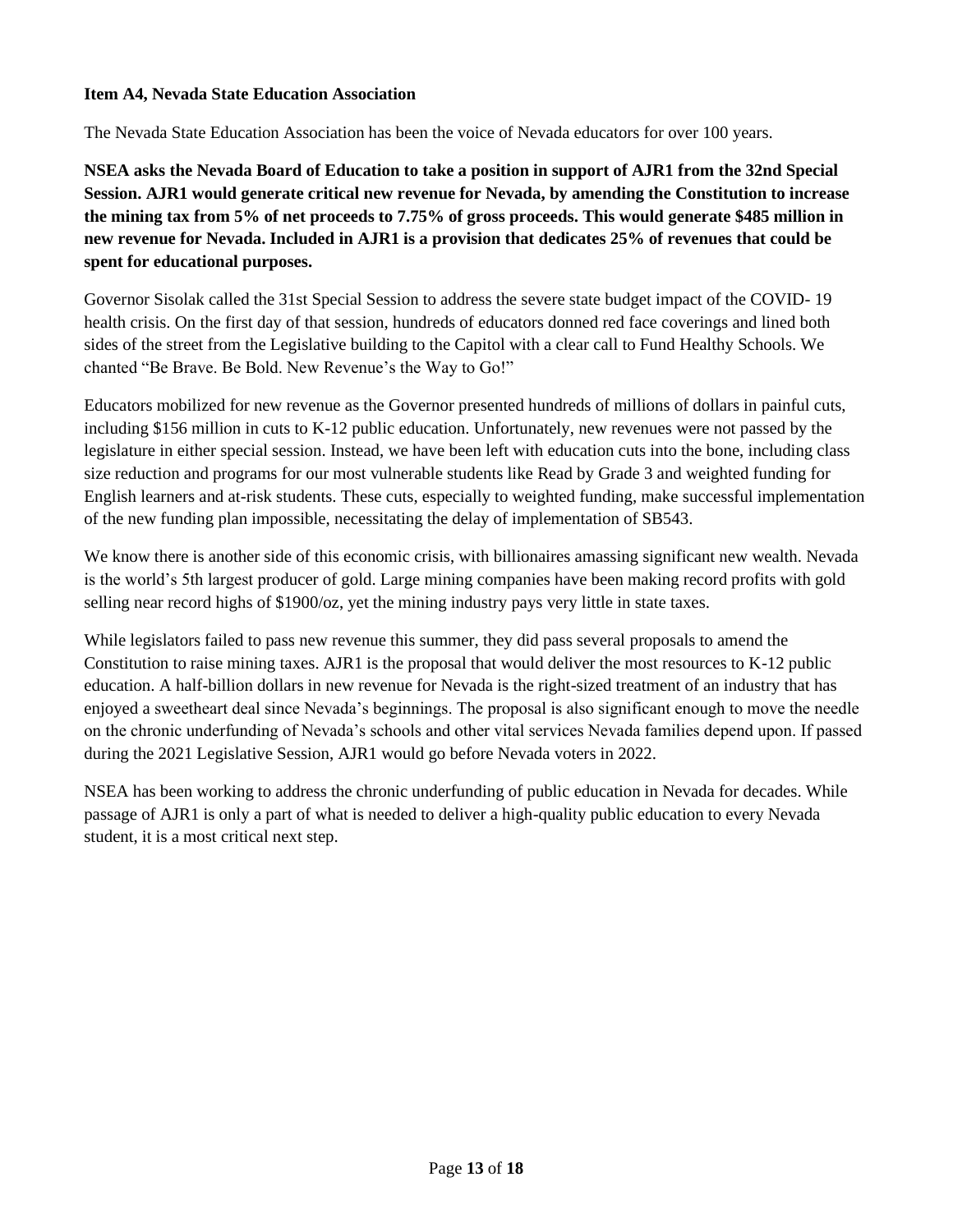# **Item A5, Nevada Immigrant Coalition**

Dear Superintendent Ebert and members of State Board of Education:

We want to commend the English Mastery Committee on today's presentation. In addition we would like to bring to your attention that in the last two academic years, ELL state student enrollment enrollment has dropped by over 10,000 students, or 15%, per the chart below (data from the Nevada Report Card).

We believe that the drop may be due to how the major districts are identifying English language learners. We note that, due to the Reorganization of CCSD, Superintendent Skorkowsky placed responsibility for identification of ELLs at local school or precinct level; no longer does responsibility for testing ELLs lie with ELL department. At the time we raised the possibility that this change in testing responsibility might result in under-identification of ELL students due to lack of expertise and lack of care by individual schools.

NDE should be aware that change in method of identification of ELL students raises possibility of education civil rights violation under existing case law and EEOC policy.

This is a matter of urgency because the data may be flagging an ongoing EEOC violation. We have raised this issue with CCSD administration and CCSD Trustees at the Sept. 24, 2020 Board of Trustees meeting, and have received no response. NDE is the steward of federal Title III funds and therefore has responsibility to ensure that local districts follow EEOC civl rights guidelines.

Sylvia Lazos, Nevada Immigrant Coalition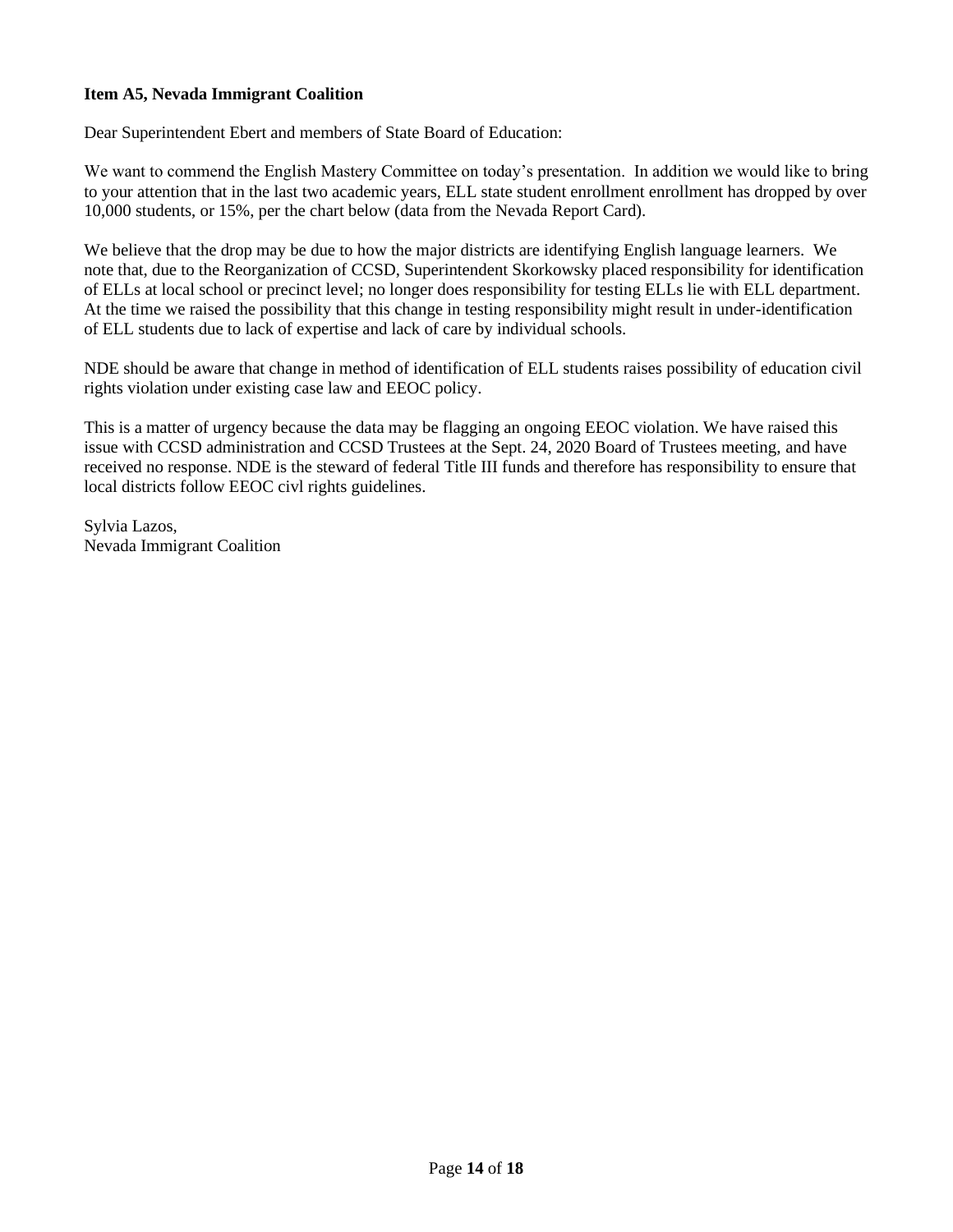- 1. [Senate Bill 108](https://www.leg.state.nv.us/App/NELIS/REL/79th2017/Bill/4852/Text) (2017)
- 2. Senate Bill 108 (2017) Subcommittee Report
- 3. English Learners in Nevada by Percentage
- 4. English Learners in Nevada by Number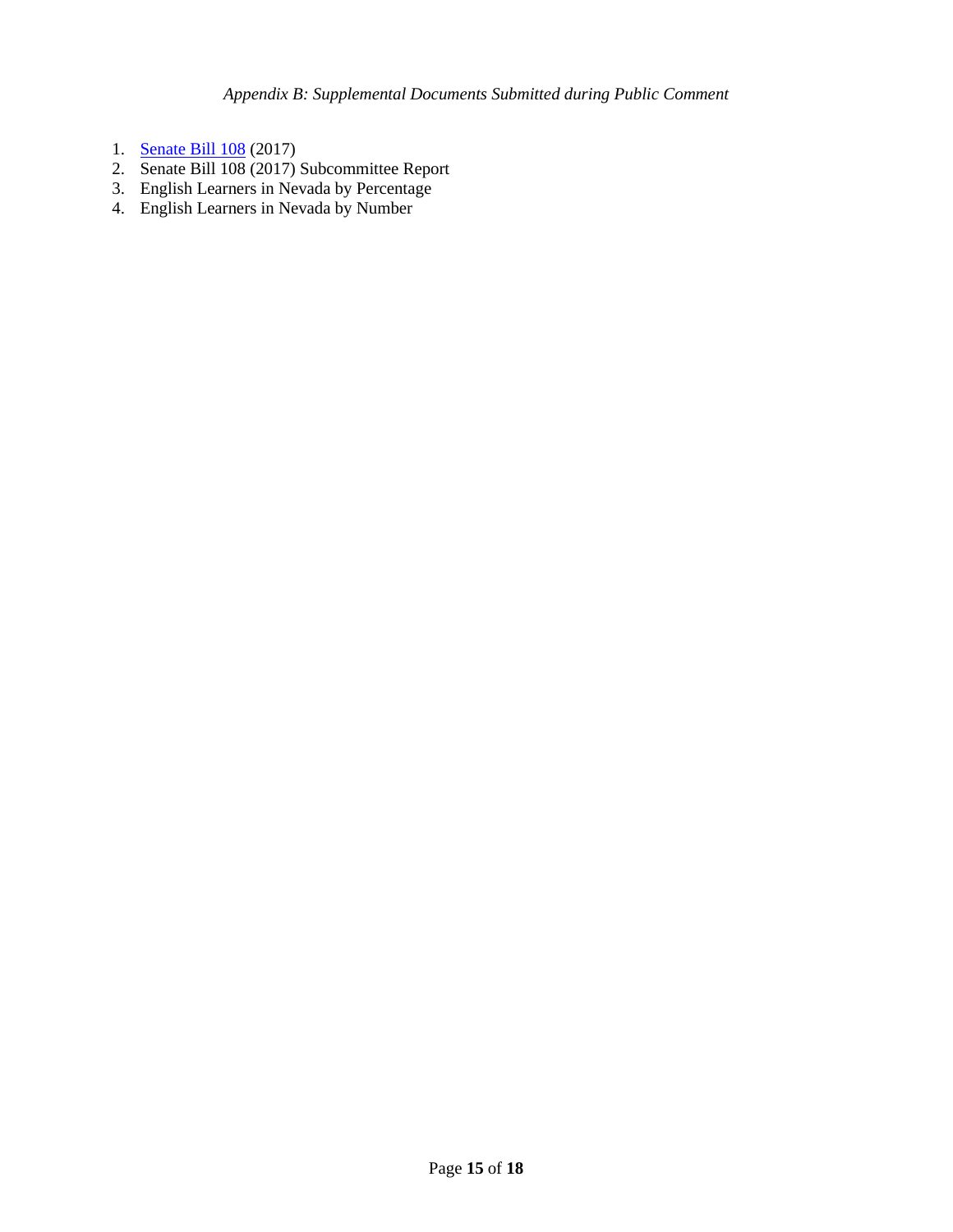### **Item B2, Senate Bill 108 (2017) Subcommittee Report**

### **State Board of Education: Senate Bill Subcommittee Report April 1, 2018**

Senate Bill 108 passed in 2017, requires the State Board of Education to create a subcommittee

*Section 1.5: to study the manner in which to include, in one of the three units of credit in social studies required pursuant to NRS 389.018 instruction concerning crimes that frequently involve persons under the age of 18 years. Such instruction must include, without limitation, crimes involving:*

- *a) Sexual conduct, including, without limitation, sexual assault, statutory sexual seduction, sex trafficking and sexting;*
- *b) Alcohol and controlled substances, including, without limitation, driving under the influence and the possession, use and distribution of alcohol and controlled substances;*
- *c) Domestic violence;*
- *d) Stalking; and*
- *e) Destruction of property.*

*Section 2: The instruction described in subsection 1 must emphasize personal responsibility for understanding and complying with the law and must include, without limitation, instruction on:*

- *a) The elements of the various crimes;*
- *b) Appropriate conduct necessary to avoid being accused of such crimes, including, without limitation, specific instruction concerning the legal requirements for finding consent with respect to sexual conduct;*
- *c) The consequences of engaging in such crimes;*
- *d) The rights of a person alleged to have committed any such crime; and*
- *e) The criminal justice system.*

*Section 3: The instruction described in subsection 1 must provide information to assist victims and witnesses of such crimes, including, without limitations:*

- *a) The rights of victims;*
- *b) Resources available to victims;*
- *c) The rights and responsibilities of a person who witnesses any such crime; and*
- *d) Information concerning how to report such a crimes and where to seek assistance.*

Upon the completion of the study the subcommittee will provide recommendations relating to the above subsections 1.5-3 of Senate Bill 108, in the following areas:

- a) The manner in which to modify the curriculum of the relevant course in social studies to include the instruction.
- b) Any appropriate revision to the requirements for licensure or endorsement that may be necessary or appropriate for a teacher.
- c) The professional development that may be necessary or appropriate for a teacher who provides this instruction.
- d) Consideration of any similar instruction provided in another state or school district.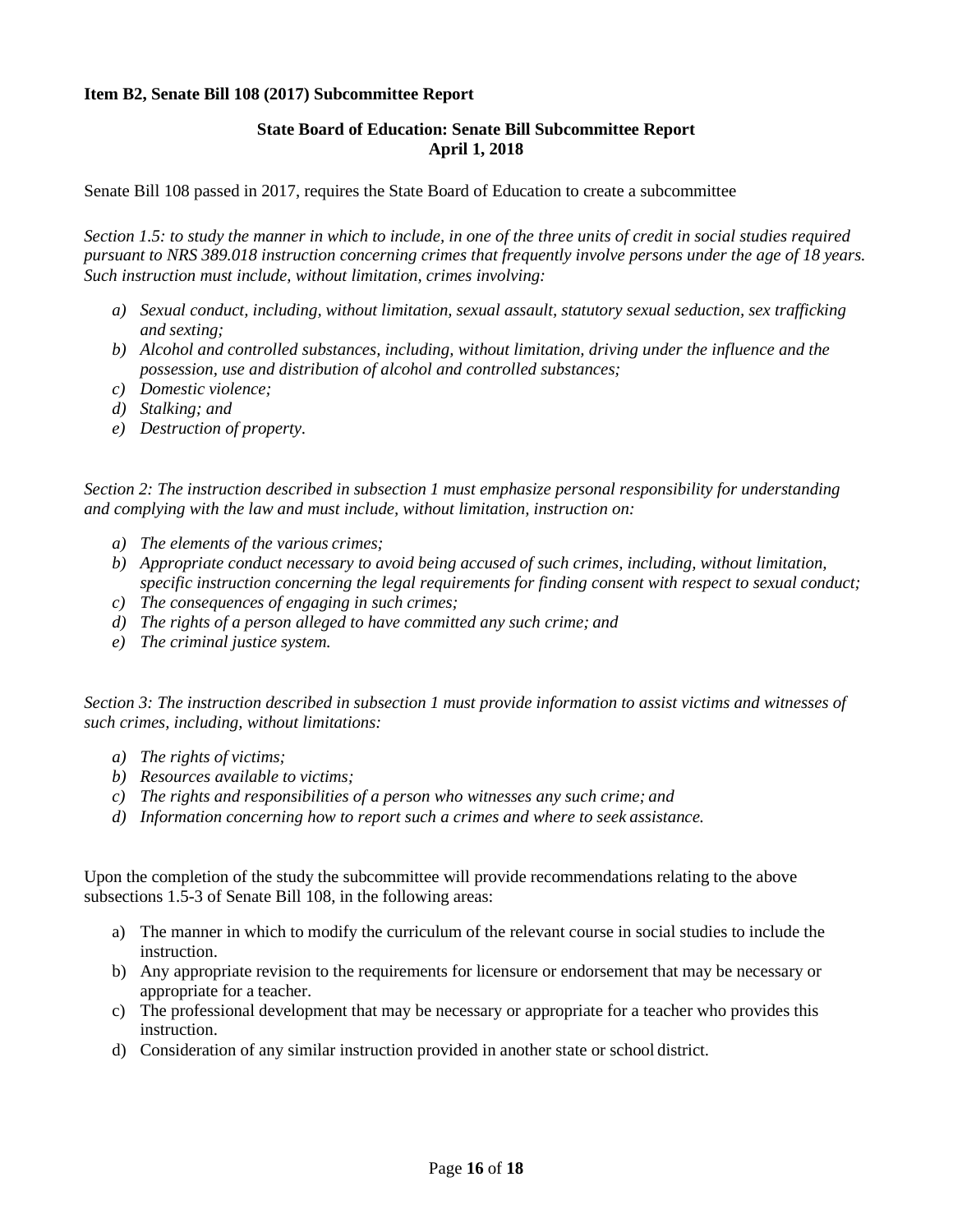Recommendations:

In relation to Section 1.5 of Senate Bill 108, the subcommittee recommends the following:

- The chair of the SB 108 subcommittee will submit a letter to the Council to Establish Academic Standards requesting review and possible revisions of Health standards to include the topics in Senate Bill 108 sections 1.5-3.
- Letter to Commission on Professional Standards to request a review of licensing and endorsement in light of Senate Bill 108 and a report to the State Board of Education with their findings.
- Require the Nevada Department of Education to curate a list of high quality instruction materials and Community Partners who deliver content aligned to the parameters of Senate Bill 108 for teachers.
- Engaging with community partners and districts for professional development in a train the trainer model and consideration in expanding the motion to include intersection between social workers, students and multi-disciplinary teams in schools.

If there are any questions, please contact Mary Holsclaw at  $\frac{\text{mholsclaw@doe.nv.gov}}{\text{mholsclaw@doe.nv.gov}}$  or 775-687-593